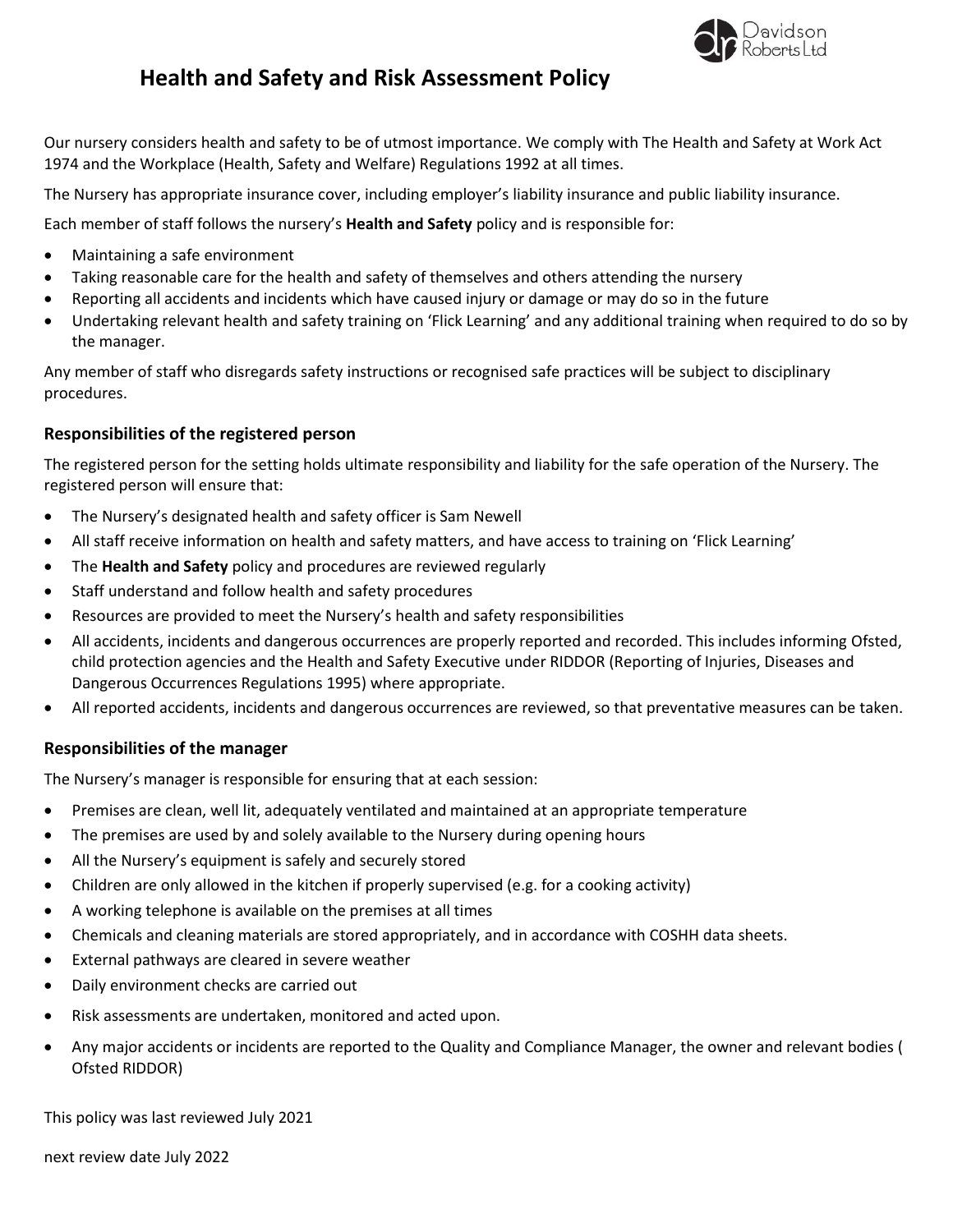

#### **Risk assessments**

All staff are expected to undertake risk assessments as part of their routine tasks.

In line with current health and safety legislation and the *EYFS Safeguarding and Welfare Requirements 2017*, the nursery will carry out regular risk assessments and take appropriate action to deal with any hazards or risks identified. It is the responsibility of the manager to ensure that risk assessments are conducted, monitored and acted upon. Each setting will also have a designated person responsible for Health and Safety who will be able to assist the manager with this role. The company also has a Health and Safety Officer to liaise with.

Risk assessments will be carried out:

- whenever there is any change to equipment, resources or environment
- when there is any change to the Nursery's premises
- when the particular needs of a child necessitate this
- when we take the children on an outing or visit.
- when staff, parents or other agencies highlight any new hazard or risk

Not all risk assessments need to be written down. Staff will decide, in consultation with the manager, which risk assessments need to be formally recorded. However, risk assessments related to employment and the working environment will be always be recorded in writing so that staff can refer to them.

If changes are required to the Nursery's policies or procedures as a result of the risk assessment, the manager will update the relevant documents in conjunction with the Company Health and Safety Officer and inform all staff.

#### **Daily checks**

We will carry out a visual inspection of the equipment and the whole premises (indoors and out) daily, before any children arrive. A written record of these checks is maintained. During the course of the day, staff will remain alert to any potential risks to health and safety.

If a member of staff discovers a hazard during the course of a day, they will make the area safe (eg by cordoning it off) and then notify the manager. The manager will ensure that any actions needed to mitigate the immediate hazard have been taken and will implement measures to prevent the incident from recurring. If the nursery is on a site not owned by the company, then the manager will liaise with the school or site owner if changes to the premises are needed. The company Health and safety officer will also be informed.

#### *Recording dangerous events*

The manager will record all accidents and dangerous events on the **Incident** or **Accident Record** sheets as soon as possible after the incident. If the incident affected a child the record will be kept on the child's file. The nursery will monitor **Incident** and **Accident Records** to see whether any pattern to the occurrences can be identified.

This policy was last reviewed July 2021

next review date July 2022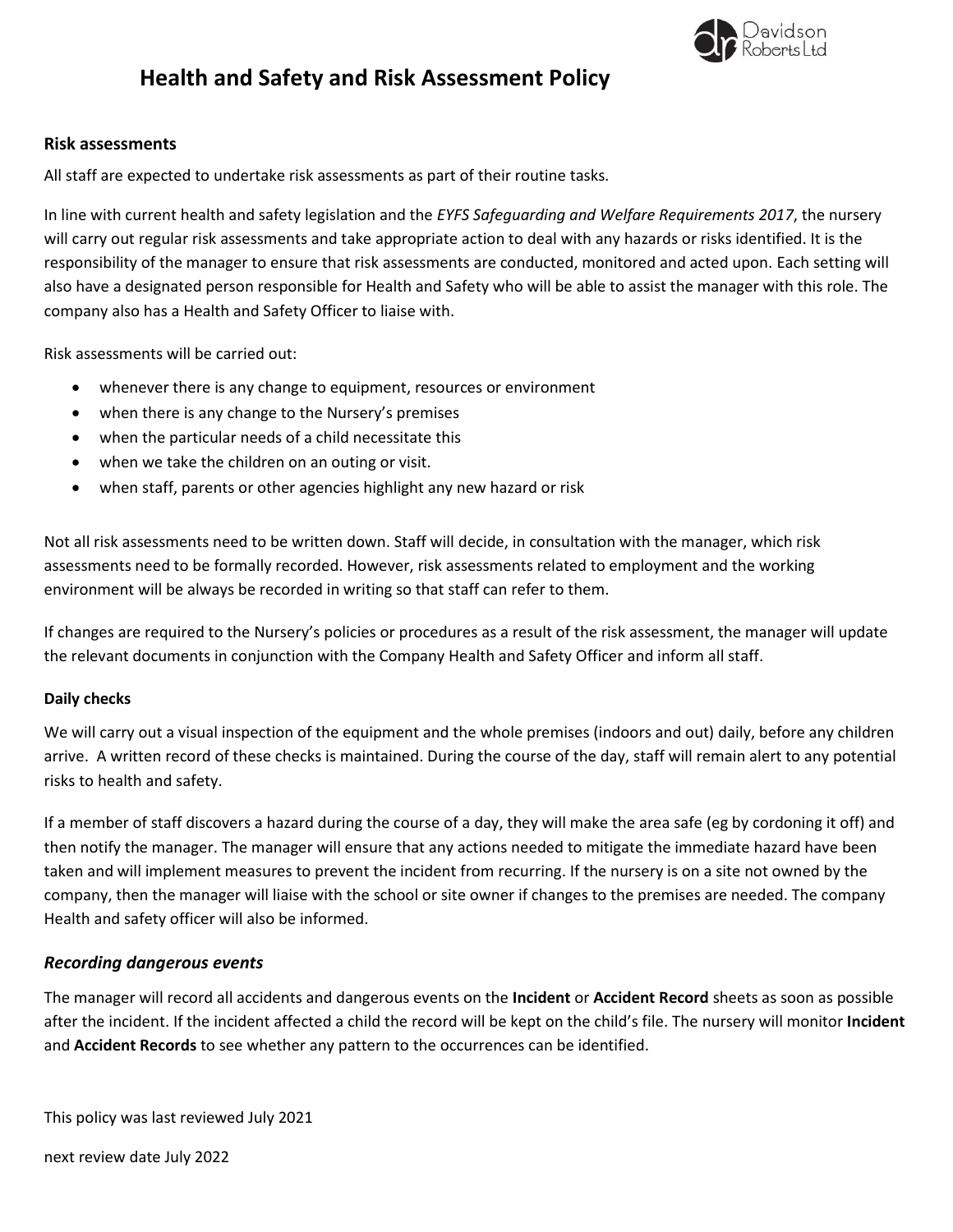

# **Security**

Children are not able to leave the nursery premises during the day unsupervised.

All external doors are kept locked, with the exception of fire doors. Staff monitor the entrances and exits to the premises throughout the day.

All visitors to the Nursery must sign the **Visitor Log** and give the reason for their visit. Visitors will never be left alone with the children.

Security procedures will be regularly reviewed by the manager, in consultation with staff and parents.

# **Toys and equipment**

All furniture, toys and equipment are kept clean, well maintained and in good repair. We select toys, equipment and resources with care, and we carry out risk assessments before the children are allowed to use them. Broken toys and equipment are disposed of promptly.

We ensure that any flammable equipment is stored safely.

# **Fire Safety**

The Regulatory Reform (Fire Safety) Order 2005 requires that a fire safety risk assessment is undertaken for the workplace. See **Fire Safety and Fire Risk Assessment Policy.**

All soft furnishings and fabric in the setting must comply with fire safety Standards and a record/log of this is maintained.

An external company will inspect and maintain all firefighting equipment within the setting

The nursery will carry out daily checks to ensure that all fire exits are kept clear and that regular fire drills are conducted.

# **Food and personal hygiene**

Staff at our setting maintain high standards of personal hygiene, and take all practicable steps to prevent and control the spread of infection.

- A clean environment is maintained at all times.
- Toilets are cleaned daily and soap and hand drying facilities are always available.
- Staff are trained in food hygiene and follow appropriate guidelines.
- Waste is disposed of safely and all bins are kept covered.
- Staff ensure that children wash their hands before handling food or drink and after using the toilet.
- Cuts and abrasions (whether on children or staff) are kept covered.

# **Dealing with body fluids**

Spillages of blood, vomit, urine and faeces will be cleaned up immediately in accordance with our **Intimate Care** policy.

This policy was last reviewed July 2021

next review date July 2022